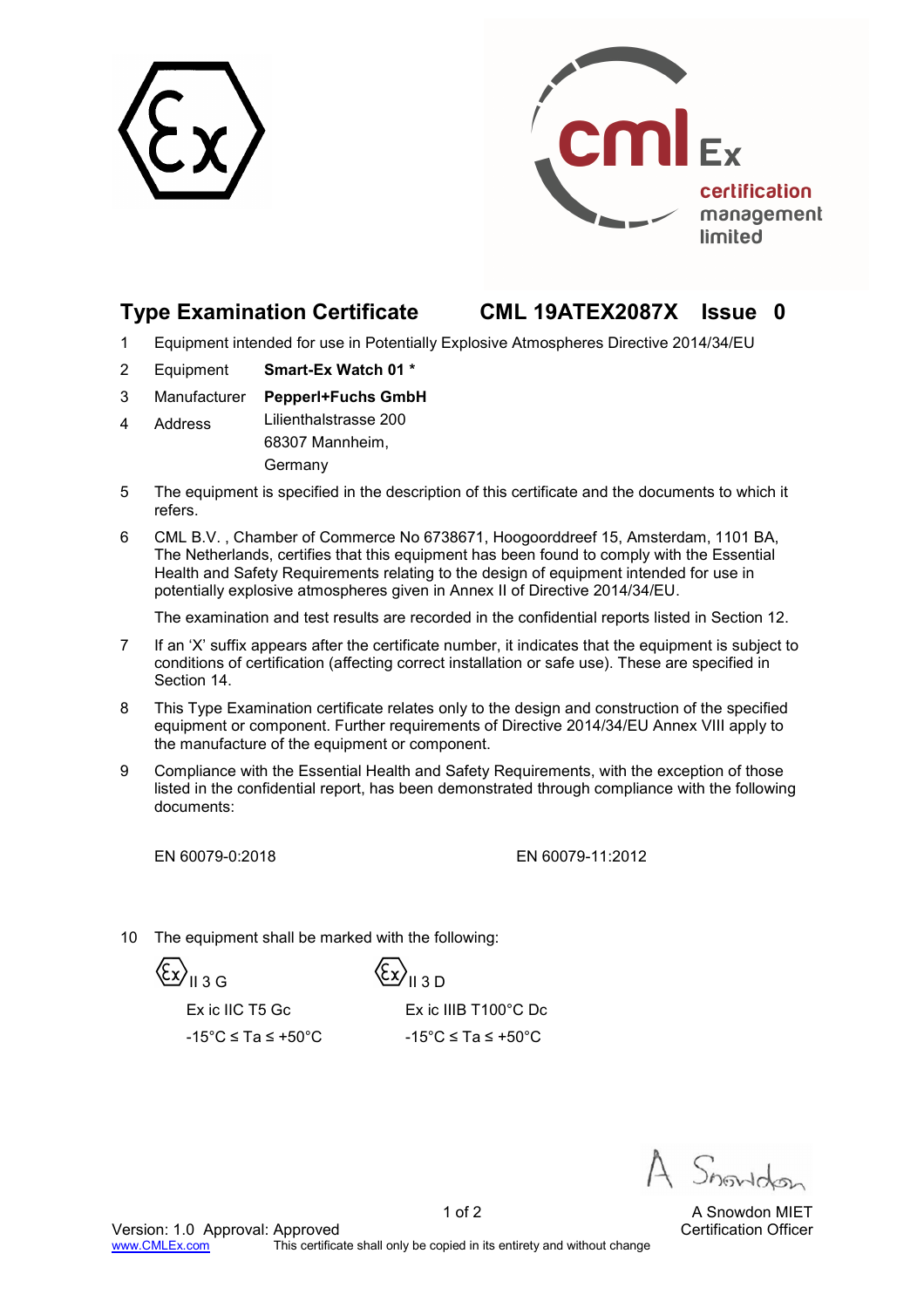



### **11 Description**

The Smart-Ex Watch 01 \* is an intrinsically safe watch for use in hazardous areas requiring equipment protection levels Gc or Dc. The watch comprises a metal body with glass front (touchscreen), non-metallic rear cover, and leather watchband type WB SEW 01 \*. The "\*" in the part number represents wireless functionality and the equipment is available in two models – the Smart-Ex Watch 01 WiFi and the Smart-Fx Watch 01 LTF

The equipment is powered from a single internal cell which is fixed within the equipment and is not user replaceable. The equipment utilises wireless charging and may only be recharged in the safe area.

Intrinsic safety is achieved by limiting energy storage and discharge and by powering from an intrinsically safe battery supply.

#### **12 Certificate history and evaluation Reports**

| <b>Issue</b> | Date                     | <b>Associated report</b> | <b>Notes</b>               |
|--------------|--------------------------|--------------------------|----------------------------|
|              | 15 May 2019   R12341A/00 |                          | Issue of prime certificate |

Note: Drawings that describe the equipment or component are listed in the Annex.

#### **13 Conditions of manufacture**

The following conditions are required of the manufacturing process for compliance with the certification.

13.1 Where the product incorporates certified parts or safety critical components, the manufacturer shall ensure that any changes to those parts or components do not affect the compliance of the certified product that is the subject of this certificate.

#### **14 Specific Conditions of Use (Special Conditions)**

The following conditions relate to safe installation and/or use of the equipment.

- 14.1 The equipment shall only be used in environments which do not contain conductive pollution. Regular checks shall be carried out to ensure that the enclosure integrity has not been compromised by mechanical impacts, drops, or aging. If there are any signs of damage or of condensation within the enclosure, the equipment shall be removed from the hazardous area.
- 14.2 The equipment shall not be charged in the hazardous area.
- 14.3 If the equipment watchband is changed, it shall only be replaced with an identical type supplied by the equipment manufacturer, type WB SEW 01  $*$ .
- 14.4 The equipment shall not be opened and shall not be field wired to external equipment in the hazardous area (wireless connections are allowed).